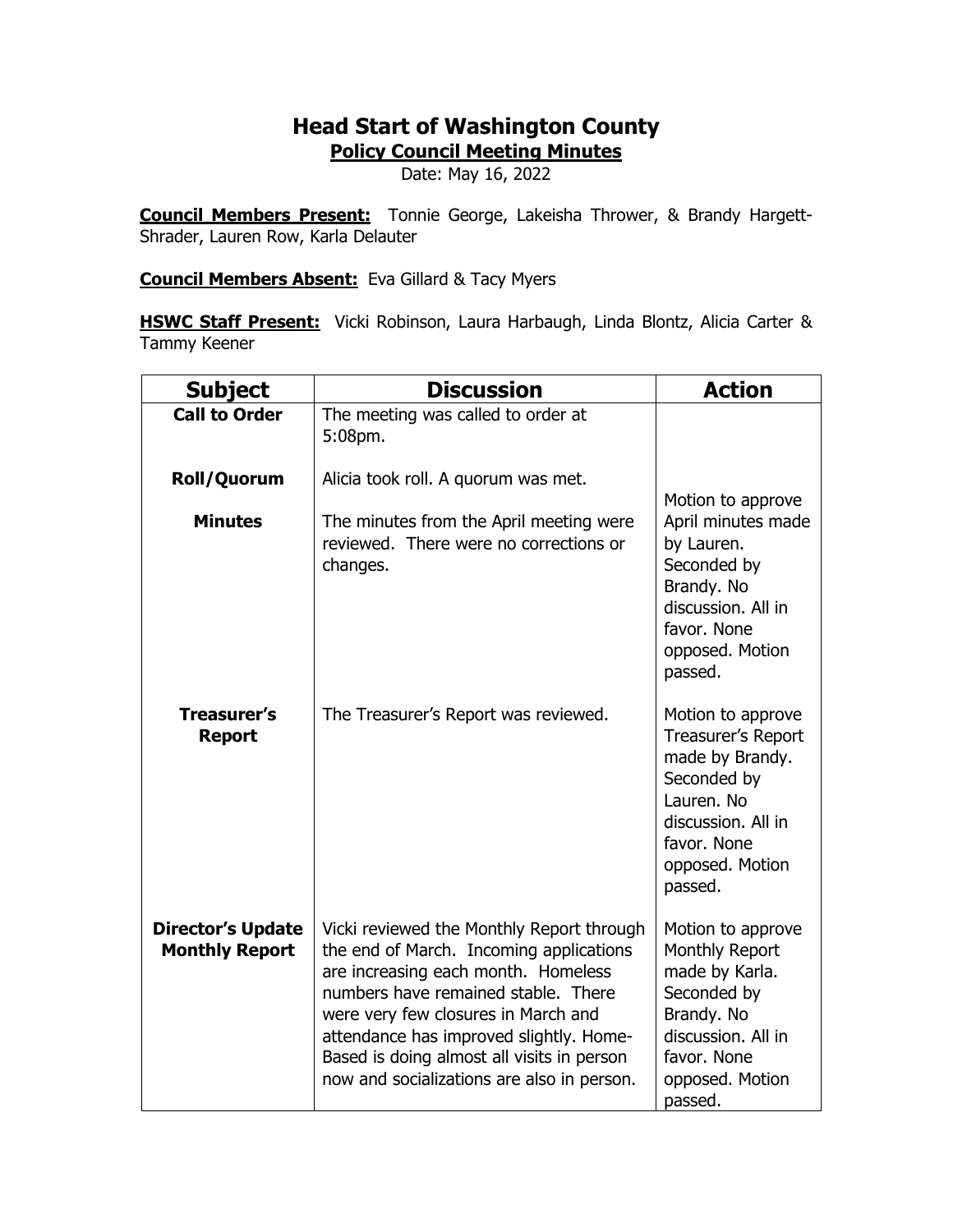| <b>Financial Reports</b>  | Vicki reviewed the Financial Reports                           | Motion to approve         |
|---------------------------|----------------------------------------------------------------|---------------------------|
|                           | through the end of March. This is only the                     | the Financial             |
|                           | 2 <sup>nd</sup> month of our new fiscal year. No               | Reports made by           |
|                           | expenditures of note. Very normal month.                       | Lakeisha.                 |
|                           |                                                                | Seconded by Karla.        |
|                           |                                                                | No discussion. All        |
| <b>COLA</b>               | Vicki presented the proposed budget for                        | in favor. None            |
|                           | the annual Cost of Living Adjustment                           | opposed. Motion           |
|                           | (COLA). This year we are receiving a                           | passed.                   |
|                           | 2.28% increase. All staff will receive this.                   |                           |
|                           | The remainder of these funds will also be                      | Motion to approve         |
|                           | used for the increased cost of fringe                          | the application for       |
|                           | benefits as a result of the 2.28% increase.                    | the COLA made by          |
|                           |                                                                | Karla. Seconded by        |
|                           |                                                                | Brandy. No                |
| <b>Quality</b>            | Vicki presented the proposed budget for                        | discussion. All in        |
| <b>Improvement</b>        | the recently awarded quality improvement                       | favor. None               |
| <b>Funds</b>              | funds. The amount received was much                            | opposed. Motion           |
|                           | less than originally projected. These funds                    | passed.                   |
|                           | will be used to increase a maintenance                         |                           |
|                           | position from PT to FT. It will also assist                    | Motion to approve         |
|                           | with the increased salaries of                                 | the application for       |
|                           | transportation staff due to the extreme                        | the quality               |
|                           | bus driver shortage.                                           | improvement funds         |
| <b>Head Start</b>         |                                                                | made by Lakeisha.         |
|                           | Alicia reviewed Head Start Happenings:<br>$5/23 - BOD$ meeting | Seconded by<br>Brandy. No |
| <b>Happenings</b>         | $5/30$ – HS closed – Memorial Day                              | discussion. All in        |
|                           | $6/1$ – Last day Shriver HS                                    | favor. None               |
|                           | 6/6 - SS EHS begins 7 hr day and SS HS                         | opposed. Motion           |
|                           | summer program begins                                          | passed.                   |
|                           |                                                                |                           |
| <b>Selection Criteria</b> | Tammy Keener explained the recent                              |                           |
| updates                   | approval by OHS for programs to accept                         |                           |
|                           | SNAP benefits as proof of income. This is                      | Motion to approve         |
|                           | a large change to our current process for                      | the updated               |
|                           | income verification. Families who receive                      | selection criteria        |
|                           | SNAP and provide documentation are                             | made by Lakeisha.         |
|                           | automatically eligible for HS and do not                       | Seconded by               |
|                           | need to provide additional proof of                            | Brandy. No                |
|                           | income. Tammy also explained how                               | discussion. All in        |
|                           | HSWC is proposing to incorporate this into                     | favor. None               |
|                           | our selection criteria.                                        | opposed. Motion           |
|                           |                                                                | passed.                   |
| <b>Policy Council</b>     | Alicia will email the draft of the PC                          |                           |
| <b>Brochure</b>           | brochure out to member this week for                           |                           |